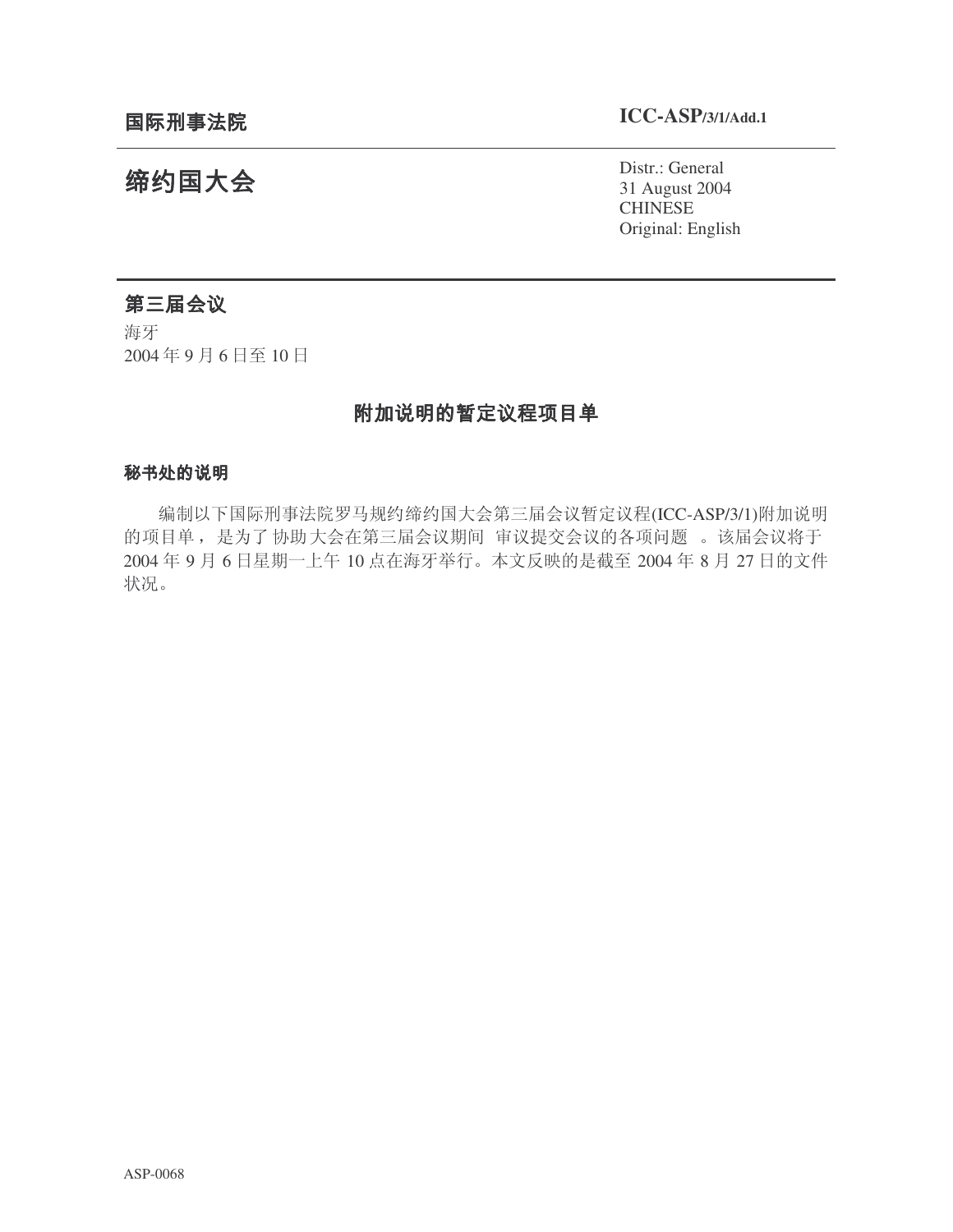# 附加说明的暂定议程项目单

## **1.**

根据《罗马规约》第112 条第 6 款, 大会每年举行一次常会。根据《缔约国大会议事规 则》<sup>1</sup>第5条,大会在2003年9月12日第二届会议的第五次会议上决定,第三届会议从 2004年9月6日至10日在海牙举行。

在 2002年9月3日第一届会议的第一次会议上, 大会选举 Zeid Ra'ad Zeid Al-Hussein 王 子殿下(约旦)为主席。<sup>3</sup>根据《议事规则》第 29 条,当选主席任期三年。《议事规 则》第30条规定,主席应宣布本届会议每次全体会议的开会。

#### **2.** 默祷或默念

根据《议事规则》第 43 条, 在第一次全会开幕后和最后一次全会闭幕前, 主席 应请代 表默祷或默念一分钟。

#### **3.**

关于议程的《议事规则》第10至13条和第18至20条适用于各届常会。

根据《议事规则》第 10 条和第 11 条,第三届会议暂定议程(ICC-ASP/3/1)于 2004 年 6 月28 日发出。根据《议事规则》第19条, 议程需提交大会通过。

根据《议事规则》第12条,法院于 2004 年 8 月 6 日要求将两个补充的项目纳入议程, 即关于法院工作人员和官员税款退还的建议和关于保护国际刑事法院名称及其缩写的建 议。

#### 文件

暂定议程(ICC-ASP/3/1) 法院关于增加一项议程项目的建议: 国际刑事法院工作人员和官员税款的退 还(ICC-ASP/3/19) 法院关于补充一项议程项目的建议: 保护国际刑事法院的名称(ICC-ASP/3/20)

#### 出席本届会议的缔约国代表的证书 **4.**

# **(a)**

**(b)**

<sup>1</sup>国际刑事法院罗马规约缔约国大会第一届会议正式记录, 纽约, 2002年9月3日至10日(联合国出版物, 出 售品编号 E.03.V.2 和修改文件), 第 II 部分, C。

<sup>&</sup>lt;sup>2</sup>国际刑事法院罗马规约缔约国大会第二届会议正式记录, 纽约, 2003年9月8日至12日(联合国出版物, 出 售品编号 E.03.V.13), 第 I 部分第 4段。

<sup>3</sup>国际刑事法院罗马规约缔约国大会第一届会议正式记录,第I部分第7段。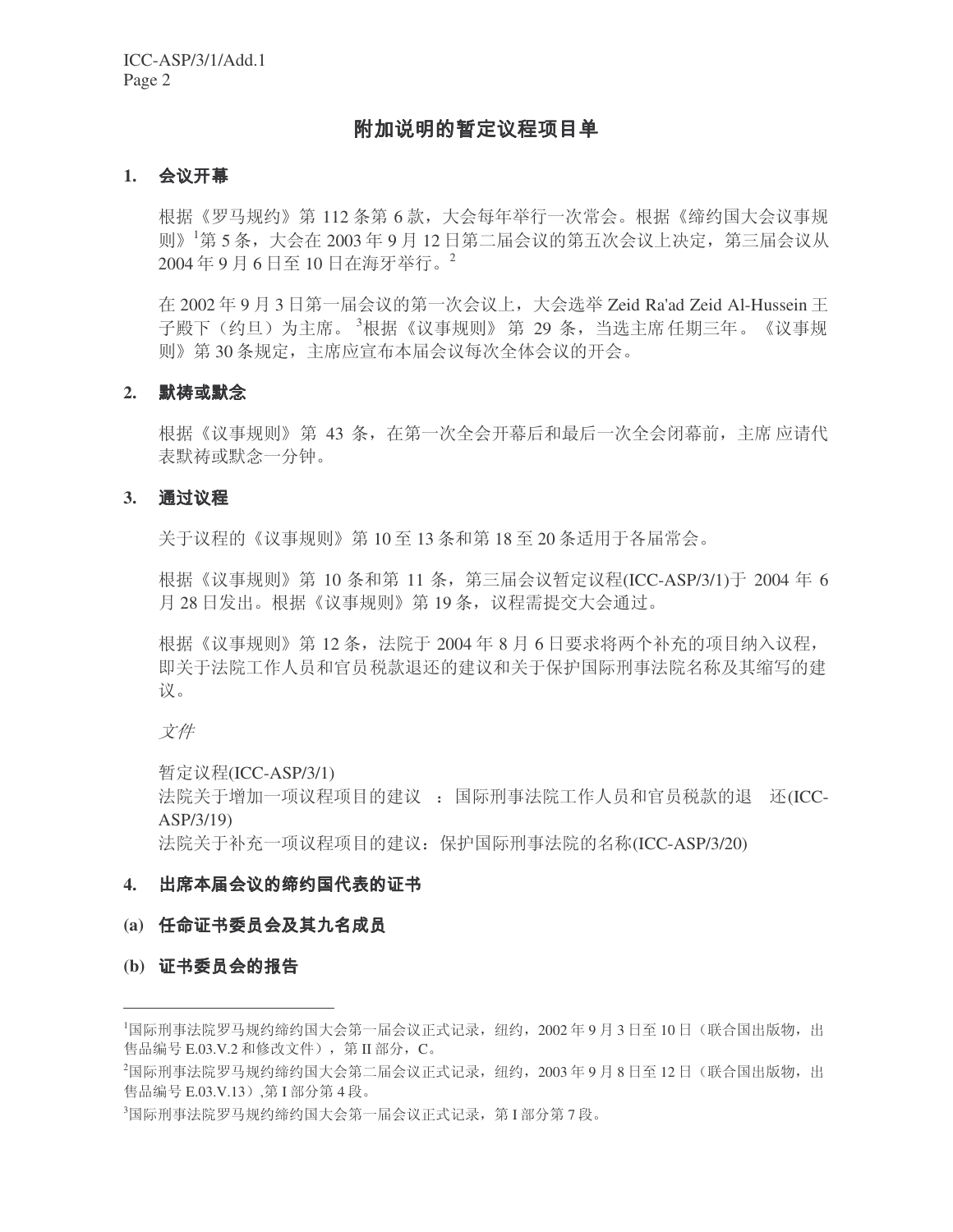《议事规则》第23 条至 28 条对代表权和证书做出了规定。根据第24 条, 缔约国代表 的证书以及副代表和顾问的名单应尽可能不迟于会议开幕后 24 小时递交秘书处。证书 应由国家元首或政府首脑或由外交部长或由经他们中一人授权的人颁发。

根据第 25 条,证书委员会应由大会在每届会议开始时,根据主席的建议 任命的九名缔 约国代表组成。证书委员会应审查缔约国代表的证书并尽快向大会提出报告。

# **5.**

大会在每届会议开始时将根据主席团的建议审议并通过工作计划。

# **6.**

根据《罗马规约》第112 条第 2 款第 3 项, 大会将审议主席团的活动和报告, 并将就此  $\overline{R}$ 取话当的行动。因此,主席将就主席团第二年的活动(2003年9月至2004年9月) 做口头报告。

# **7.**

根据《罗马规约》第112 条第 2 段第 2 项, 大会应就法院的行政管理工作向院长会议、 检察官和书记官长提供管理监督。根据《罗马规约》第112条第5款,法院院长、检察 官和书记官长或其代表可以参加大会的会议。根据《议事规则》第 34 条的规定, 他们 可以就任何审议的问题做口头或书面发言并提供信息。因此,法院院长将报告法院第二 年业务活动的情况 (2003年9月至2004年9月)。

文件

关于法院活动的报告 ICC-ASP/3/10

#### 审议和通过第三财政年度预算 **8.**

根据《罗马规约》第112 条第 2 款第 4 项, 大会应审议并决定法院的预算。

法院《财务条例和细则》 "条例 3 规定,书记官长应为每一次财政期间编制提议的方 案 预算,并将其提交缔约国及预算和财务委员会审议。预算和财务委员会应向大会提出相 关建议。

文件

2005年方案预算草案(ICC-ASP/3/2\*) 预算和财务委员会 2004年8月的报告(ICC-ASP/3/18、Corr.1 和 Add.1/Rev.1)

 $4$ 同上, 第Ⅱ部分, D。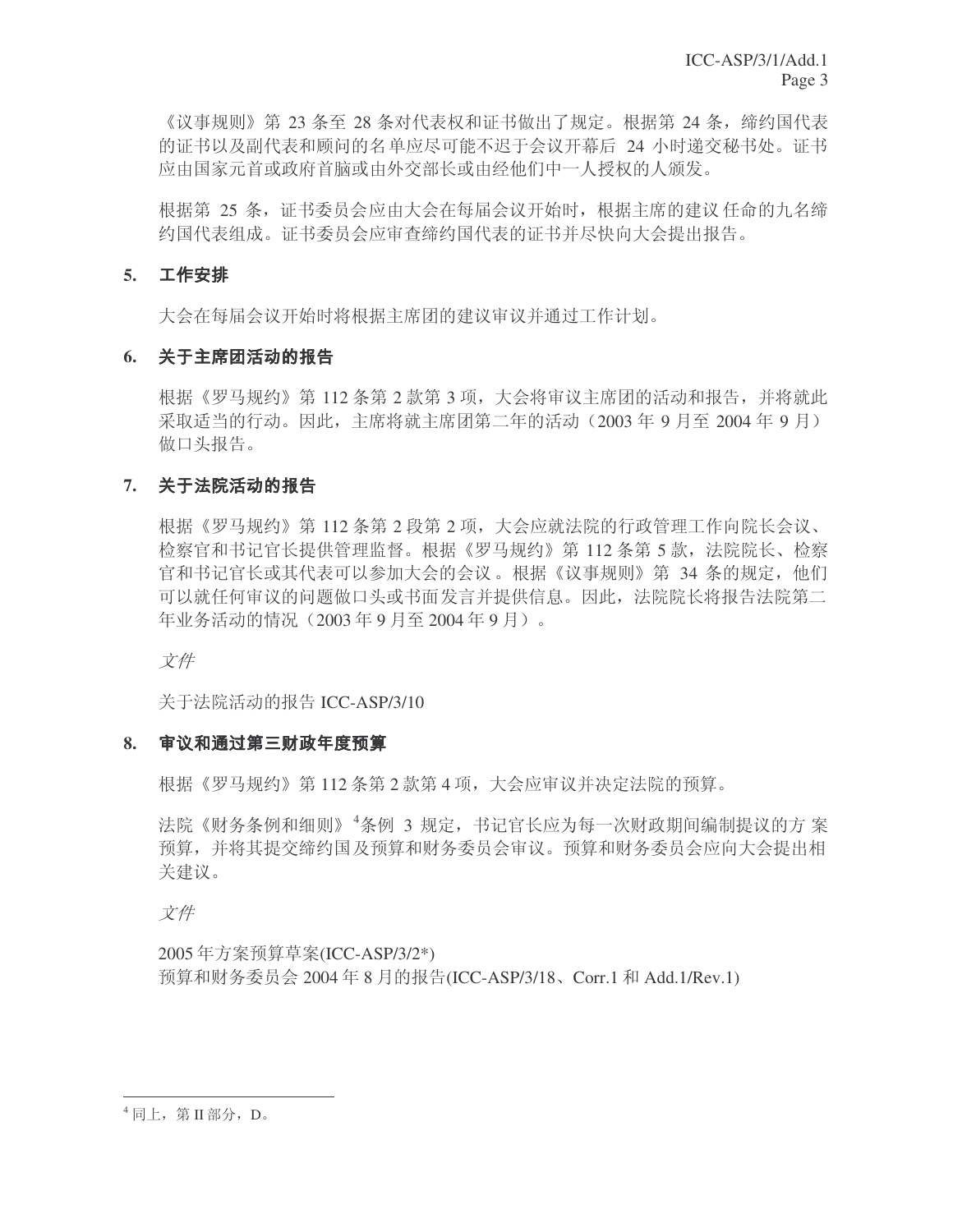# **9.**

《财务条例和细则》条例 12 规定,大会应任命一名审计人,依照公认共同审计标准, 依照缔约国大会的特别指示并依照《财务条例和细则》附件所载的补充任务规定进行审 计。大会在 2003 年 4 月 22 日第二届会议第 11 次会议上获悉,主席团根据大会的授权<sup>5</sup> 己任命大不列颠及北爱尔兰联合王国国家审计署为法院的审计人,任期四年。

根据条例 12.7, 审计人应对有关财政期间账目的财务报表和有关附表做出审计报告。根 据条例 12.8 和 12.9, 审计报告在提交给大会之前需由书记官长和预算和财务委员会审 查。大会对预算和财务委员会转交给它的财务报表和审计报告进行审议和批准。

文件

2002年9月1日至2003年12月31日期间的财务报表(ICC-ASP/3/4) 被害人信托基金 2002年9月1日至 2003年12月31日期间的财务报表(ICC-ASP/3/5) 预算和财务委员会 2004 年 8 月的报告(ICC-ASP/3/18、Corr.1 和 Add.1/Rev.1)

# **10.**

《罗马规约》第42 条第 4 款规定,副检察官应由大会成员进行无记名投票,以绝对多 数从检察官提出的候选人名单中选出。检察官应为需要填补的每一副检察官职位提出三 名候选人。根据《罗马规约》第 42 条第 4 款,除非选举时确定较短日期,副检察官任 期九年,不得连选。大会第 ICC-ASP/1/Res.2 号决议对副检察官的提名和选举程序做出 了规定。

文件

秘书处关于选举国际刑事法院副检察官的说明(ICC-ASP/3/8)

### **11.**

大会通过其第 ICC-ASP/1/Res.4 号决议决定建立预算和财务委员会。该委员会由不同国 籍的 12 名成员组成, 他们应是来自缔约国的、得到公认并具有国际财务事务方面经验 的专家。他们应由大会在公平的地域分配的基础上选出, 任期三年。

在其 2003 年 9 月 12 日第二届会议第五次会议上, 大会通过协商一致决定, 对关于建立 预算和财务委员会的第 ICC-ASP/1/Res.4 号决议附件第 2 段最后一句进行修改, 将其修 改为"在最初选出的12 名成员中, 应选出 6 名任期两年, 其余 6 名任期三年。"在同 一次会议上,大会主席通过抽签分别选出了任期两年和三年的成员。

大会在 2003 年 4 月 21 日第一届会议第 10 次会议上决定,成员的任期从 2003 年 4 月 21 日开始。由于委员会六名成员的任期将于 2005 年 4 月 21 日结束。大会在 2003 年 9 月 12 日第二届会议第5次会议上决定, 在 2004 年第三届会议期间选举六名成员。

 $\overline{5}$ 同上, 第 $I$ 部分第29段。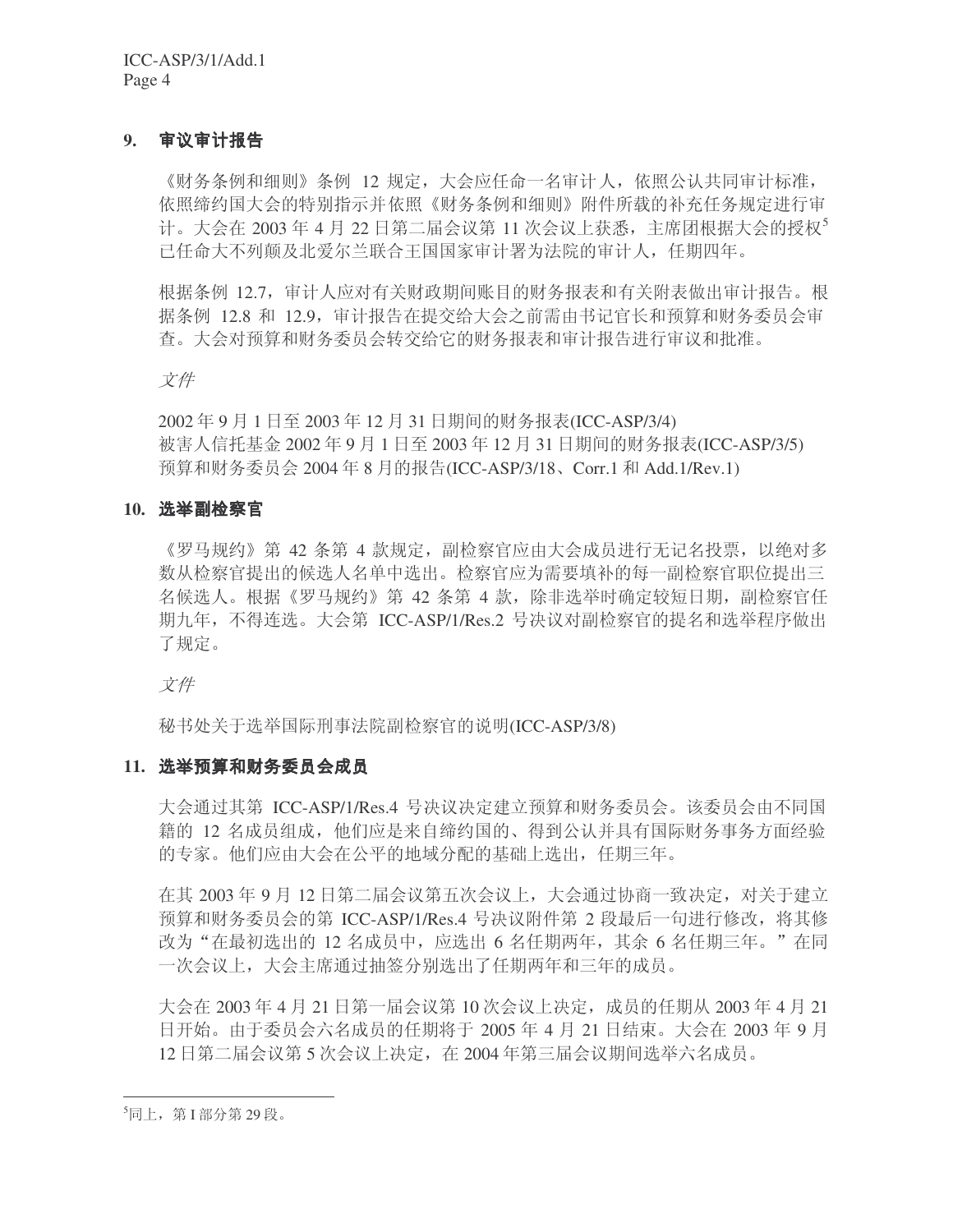立件

秘书处关于选举预算和财务委员会成员的说明(ICC-ASP/3/9)

# 12. 书记官长关于与辩护律师有关的活动(包括被害人法律代理)及采取的协商程序的报告

预算和财务委员会在其第一届会议上建议,法院通过委员会向缔约国大会提供一份单独 的报告, 介绍确保被害人有足够辩护律师的办法。另外, 大会在其 2003年9月12日举 行的第二届会议的第五次会议<sup>6</sup>上注意到了联系人关于建立一个国际 刑事律师协会的讲 话, 在讲话中他向书记官长提出了建议。

文件

向缔约国大会提交的关于确保被告人有足够辩护律师的办法的报告(ICC-ASP/3/16) 书记官长在辩护方、被害人法律参与和协商进程方面所作努力的综述 ICC-ASP/3/7)

# **13.**

预算和财务委员会在其第一届会议上建议,法院通过委员会提供一份关于法院在被害人 参与和赔偿方面的单独报告。委员会要求报告应该清楚地列出专门用于这种赔偿工作的 资源以及为被害人信托基金提供协助的行政费用。

文件

关于被害人参与和对其赔偿的报告(ICC-ASP/3/21) 向缔约国大会提交的关于确保被告人有足够辩护律师的办法的报告(ICC-ASP/3/16) 书记官长在辩护方、被害人法律参与和开展的协商进程方面所作努力的综述 (ICC-ASP/3/7)

# **14.**

大会根据其 ICC-ASP/1/Res.6 号决议建立了援助法院管辖权内的犯罪的被害人及其家属 的信托基金,以及为援助被害人的信托基金理事会。

大会在 2003年9月12日举行的第二届会议的第五次会议上选举了理事会的五位成员。 他们的任期于当选之日开始。根据建立信托基金的决议第 11 段, 理事会应就基金的活 动和项目向大会提出年度报告。

文件

向缔约国大会提交的关于被害人信托基金理事会 2003-2004 年活动和项目的报告 (ICC-ASP/3/14/Rev.1)

 $^6$ 国际刑事法院罗马规约缔约国大会第二届会议正式记录,附件 V,第4和5段。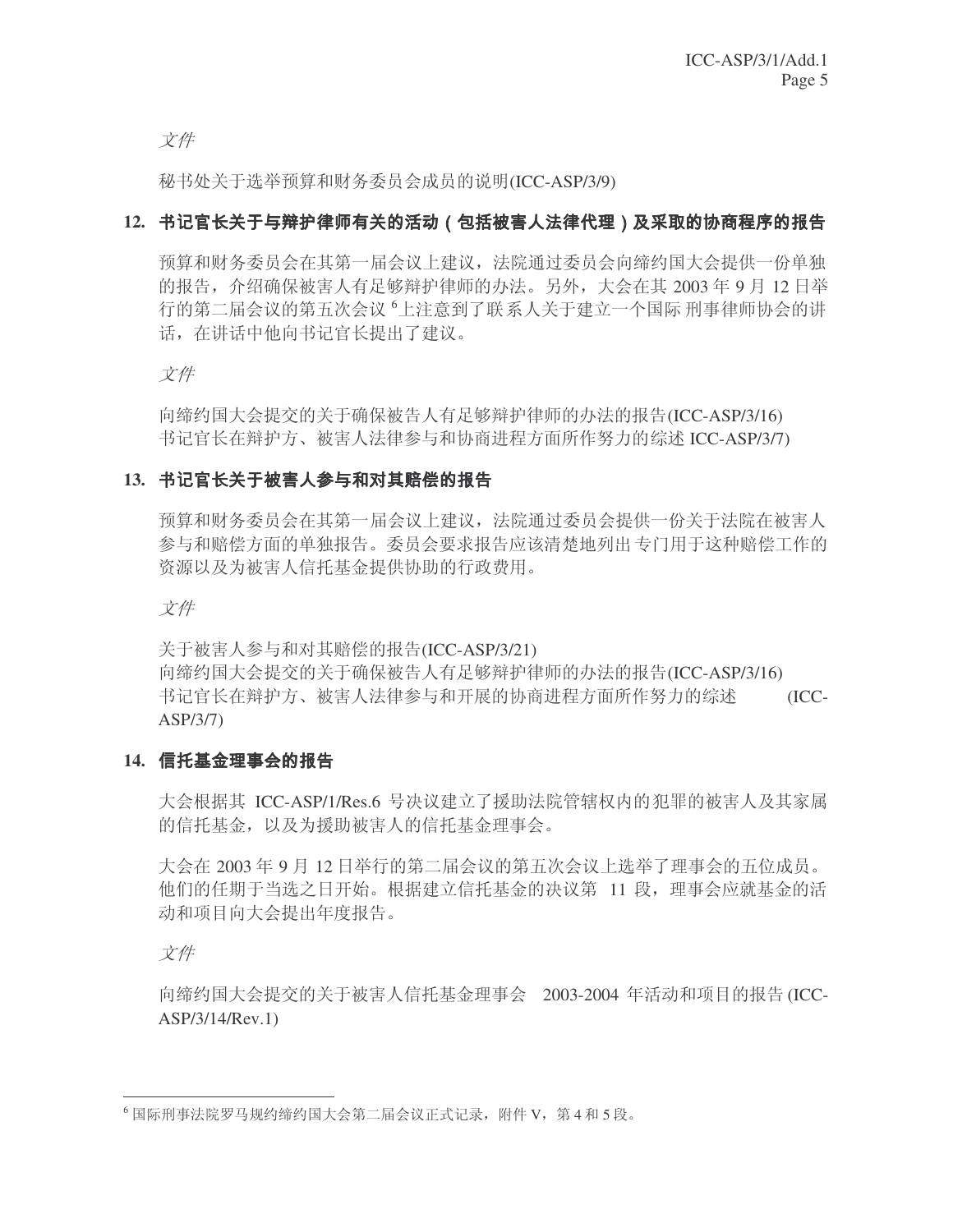ICC-ASP/3/1/Add.1 Page 6

# **15.**

根据 ICC-ASP/1/Res.1 号决议, 为了酝酿关于侵略条款的建议的目的, 大会决定建立侵 略罪特别工作组, 以同样的条件向所有联合国或专门机构或国际原子能机构的成员国开 放。

大会在其 2003 年 2 月 7 日举行的第一届会议的第八次会议上决定, 除其它事项外, 在 主席团一项建议的基础上, 这个特别工作组在大会 举行年度届会期间召开会议, 从 2003 年大会第二届会议开始。大会还决定,大会的两次到三次会议应该分配给特别工 作组, 而且如必要每年应该重复这一做法。

该特别工作组于 2004 年 6 月 21 日至 23 日在美国新泽西州的普林斯顿举行了一次休会 期间非正式会议。

文件

侵略罪特别工作组休会期间非正式会议(ICC-ASP/3/SWGCA/INF.1)

#### **16.**

根据《议事规则》第5条,大会每届会议的开始日期和期限应该在大会前次会议上决 定。

# 17. 关于预算和财务委员会下届会议日期和地点的决定

根据 ICC-ASP/1/Res.4 号决议附件第 4 段, 委员会将在需要时举行会议, 而且每年至少 举行一次会议。委员会在其第三届会议上,决定向大会建议,其第四届会议和第五届会 议将分别于 2005 年 4 月 4 日至 6 日和 2005 年 8 月 1 日至 5 日在海牙举行。委员会进一 步指出, 如果大会依照委员会报告第 25 段提出的建议决定修改财政期间, 这些日期将 需要重新考虑。

文件

预算和财务委员会 2004年8月的报告(ICC-ASP/3/18/Corr.1 和 Add.1/Rev.1)

#### **18.**

# **(a)**

大会在其 ICC-ASP/2/Res.2 号决议中批准的《工作人员条例》条例 8.1 要求书记官长与 检察官协商后,建立工作人员代表机构,条例 10.1 和 11.1 要求书记官长或必要时检察 官建立他们行政机器, 以就需要采取纪律措施的情况和工作人员针对某项行政决定提出 申述的情况向他们提供咨询意见。另外,条例 12.2 要求书记官长在征得院长和检察官 同意之后, 提出与《工作人员条例》相一致的工作人员细则。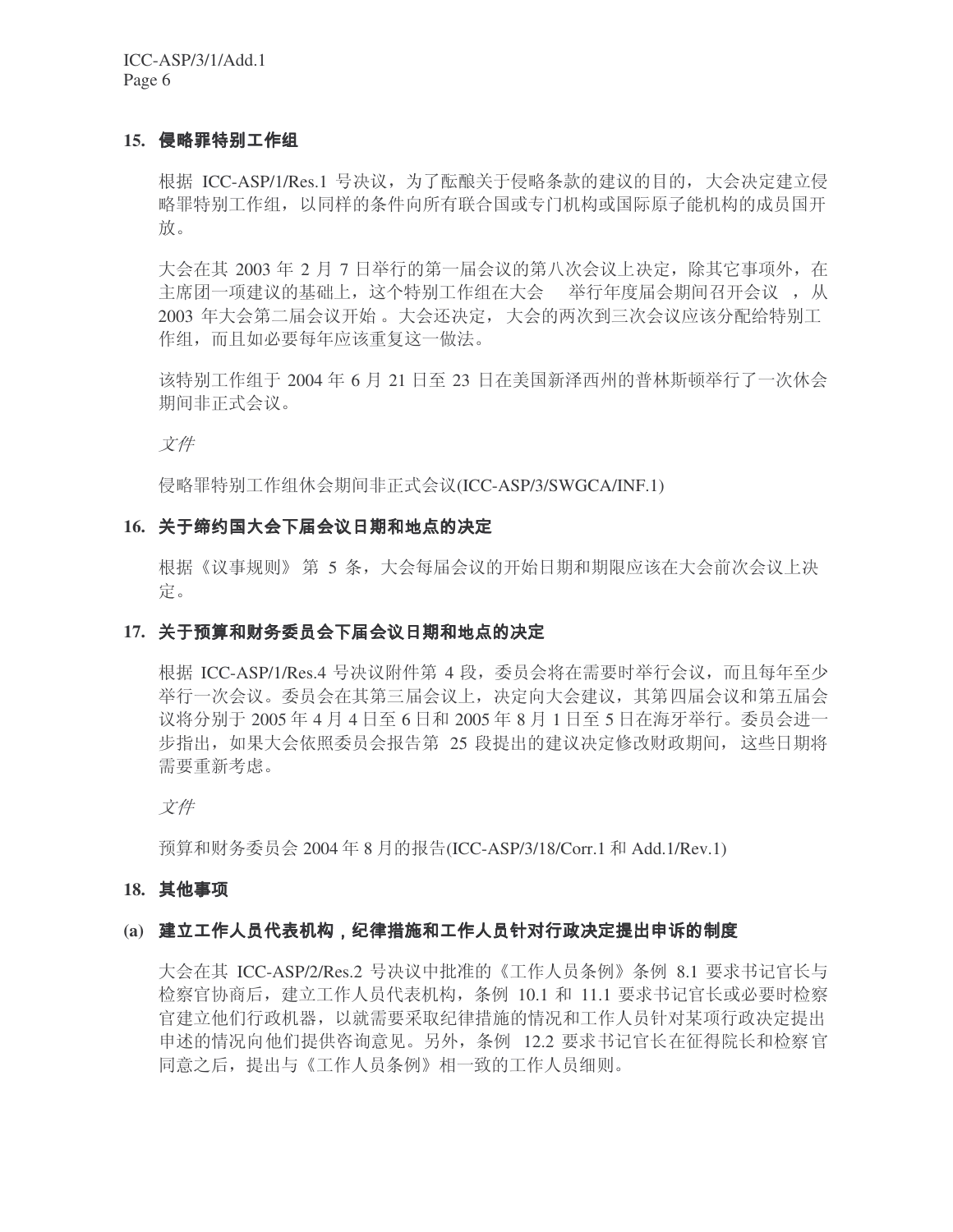立件

关于建立工作人员代表机构,纪律措施,申诉以及执行工作人员细则的报告 (ICC-ASP/3/13)

# **(b)**

《罗马规约》第2条规定,法院应通过一项由《规约》缔约国大会批准、而后由法院院 长代表法院签署的协定, 建立与联合国的关系。

文件

关于国际刑事法院和联合国间关系谈判草案的报告(ICC-ASP/3/15\*)

## **(c)**

大会 ICC-ASP/2/Res.7 号决议第 11 段建议, 法院考虑在联合国总部建立一个代表法院所 有部门的一个小型代表处的可取性和可行性,并要求书记官长就这一问题向大会提出报 告, 包括其预算含义。

文件

成立国际刑事法院和缔约国大会秘书处驻纽约联络办事处(ICC-ASP/3/6)

# **(d)**

《罗马规约》第49 条规定, 法官、检察官、副检察官、书记官长和副书记官长将得到 缔约国大会可能决定的薪酬、津贴和支出费用。

大会第一届会议通过了《法官服务条件和待遇》。<sup>7</sup>

文件

关于法官和选任官员服务条件和待遇的建议(ICC-ASP/3/12)

# **(e)**

《程序和证据规则》第8条第1款规定,院长会议应根据书记官长提出的建议、并在与 检察官协商之后起草律师职业行为准则。第8条第2款规定,行为准则草案应提交大会 通过。

 $^7$ 国际刑事法院罗马规约缔约国第一届会议正式记录,第 III 部分,附件 VI,在其第二届会议上服务条件的第 11 段的不同语文版本以英文为准做了调整, 并在国际刑事法院罗马规约缔约国大会第二届会议正式记录第 III.A 部分重新发布。